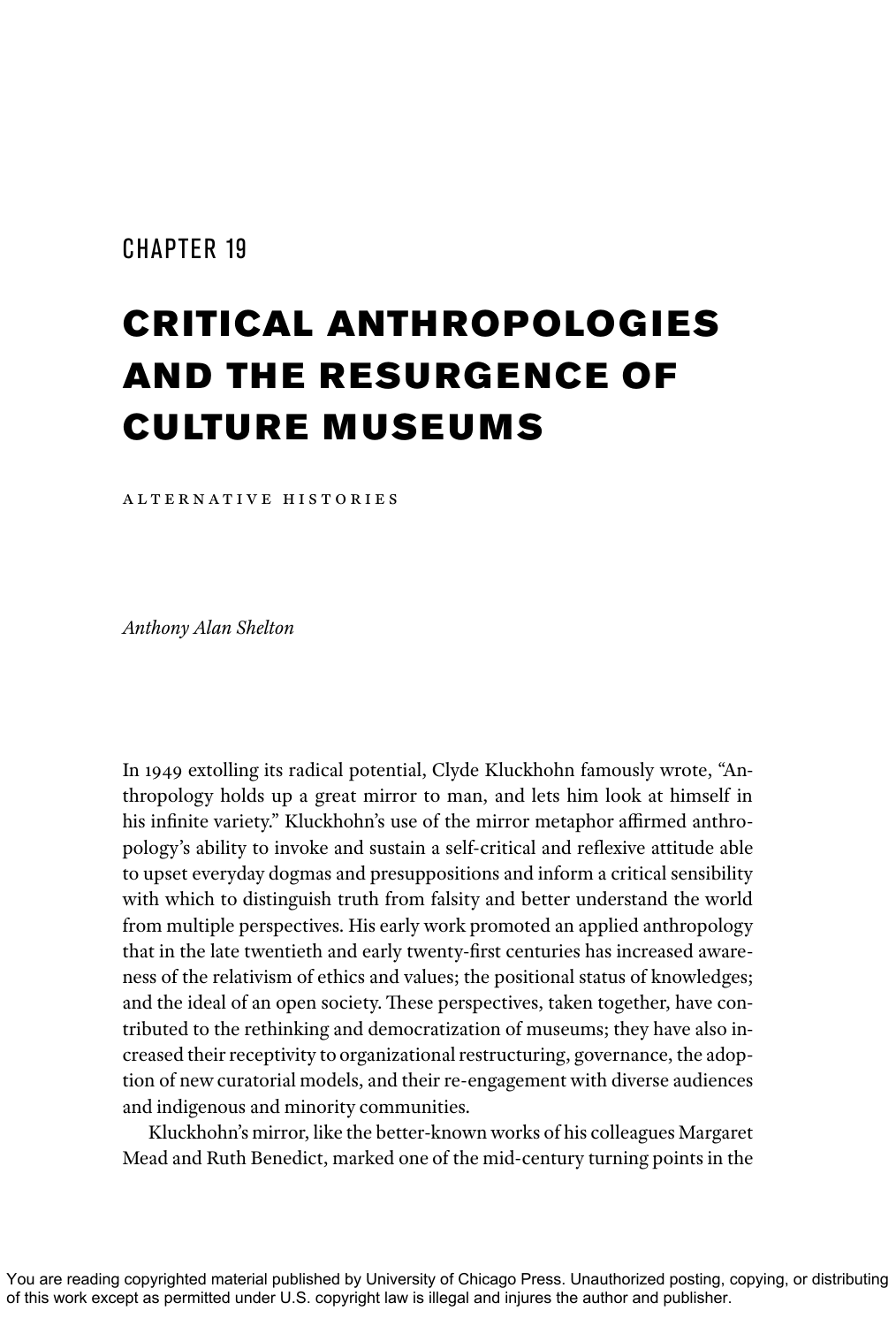development of anthropology as a critical discipline. Kluckhohn contrasted five aspects of society across different cultures: morality, ecology, action (being, becoming, materialist, spiritual, goal orientation), social relations, and time, in what he described as the "value orientations" method. Whether intentional or not, his conclusions contested the competitive, acquisitive individualism of American society and thereby denied the assumed naturalism and unquestionable virtue of capitalist values.

# TWO PARALLEL GENEALOGIES

American anthropology was not alone in realizing the critical potential of anthropology in promoting social critique and re-evaluation of the way the world is seen and understood. In France, Marcel Mauss and his circle, Henri Hubert, Maurice Halbwachs, Robert Hertz, Henri Beuchat, and others, synthesized the ethnographic knowledge accumulated through the intensive fieldwork of their American and British colleagues to construct a comparative analytical approach to the understanding of Western-defined categories such as space; the body and law; ritualized actions like gift exchange and sacrifice; and the mechanisms of recording, transmitting, and structuring the past through social memory and embodied forms of knowledge. Whether demonstrating the limitations of established Western categories, actions, and technique, mapping their unsuspected diversity, or deepening awareness of their significance, Mauss, like his American colleagues, developed perspectives that effectively de-privileged and challenged the authority of any singular way of seeing the world. Kluckhohn and Mauss's positions encouraged the later development of a skeptical anthropology which systematically interrogated the basis of fundamental Western assumptions on rationality, ethics, belief, and social organization.

The period 1840–90 has been termed anthropology's museum age, when exhibitions were dominated by mechanistic theories of cultural evolution, espoused in Britain by Alfred Cort Haddon and in the United States by Otis Mason and John Wesley Powell. In contrast, during 1890–1920, the museum university period, museum exhibitions adopted the culture area approach, championed by Franz Boas. In Britain the codification of ethnographic collecting and the elaboration of classificatory systems during both periods were guided by institutional handbooks like the successive editions between 1874–1951 of *Notes and Queries*, compiled and published by the Royal Anthropological Institute, and Brian Cranstone's Section Four entry on Ethnography, for the 1958 edition of the *Handbook for Curators*. Other systems of classification included those by Augustus Pitt Rivers, Haddon, and Beatrice Blackwood, and in the United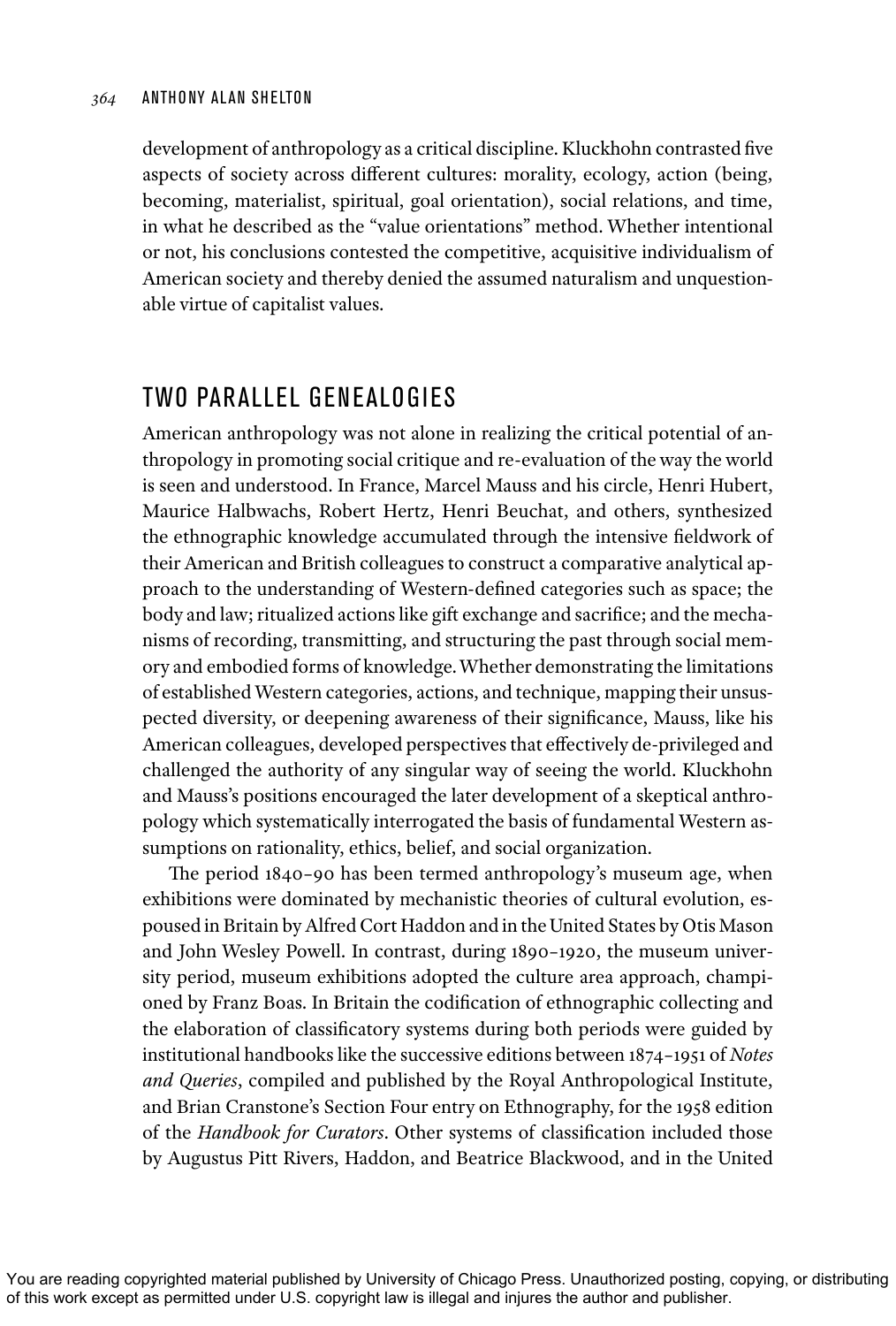States by George Peter Murdock. More surprising, given his more radical approach, Marcel Mauss in his 1926 *Manuel d' ethnographie*, also contributed to this intellectual appropriation of indigenous cultural meaning by proposing a classificatory system of his own. In all cases, indigenous knowledge or the agency of objects was ignored in favor of a focus on the accumulation, classification, and sometimes exhibition of objects within pre-established Western theoretical frameworks.

So irrelevant and anomalous had many ethnographic museums in the United States become that in a landmark article published in 1954, Tschopik and Collier insisted that museums needed to reassess their means of communicating knowledge and use new technologies to refocus displays on contemporary issues like cultural assimilation. Skepticism on the relevance of ethnographic museums, within the profession, was echoed in William Sturtevant's much–quoted 1969 article "Does Anthropology Need Museums?" and in the Netherlands by H. Frese's erudite but less well-known 1960 monograph on *Anthropology and the Public*. For more than a century, between the 1870s and the 1970s, museums, far from embracing anthropology's more radical interpretive implications, relinquished its critical potential in support of the constraining influences of Western prescriptive classifications. In the process museums ignored indigenous knowledge systems, stripped objects of their ascribed agencies, and imposed a scientific conservatism that blunted the discipline's radical potential.

# THE CRITICAL GAZE

By the 1970s anthropology museums, like the discipline itself, faced wide and multiple criticisms. While anthropology feared the extinction of its subject and was assaulted by accusations of its colonial origins and unsettled by epistemological doubt, anthropology museums had to face the anger of the indigenous people they claimed to represent, a multicultural society whose existence they ignored, and critical theory they ill understood. In the United Kingdom, *The Hidden Peoples of the Amazon* exhibition at the Museum of Mankind, London (1985), met protests from indigenous peoples, derision from public media and human-rights organizations, and public outrage for failing to include indigenous voices and idealizing the social and political conditions under which indigenous communities suffered. In Canada, the Lubicon Cree, who were to be celebrated in Calgary's Glenbow Museum's exhibition *The Spirit Sings: Artistic Traditions of Canada's First Peoples* (1988), condemned the petroleum company funding the exhibition for exploiting their land and asked museums to boycott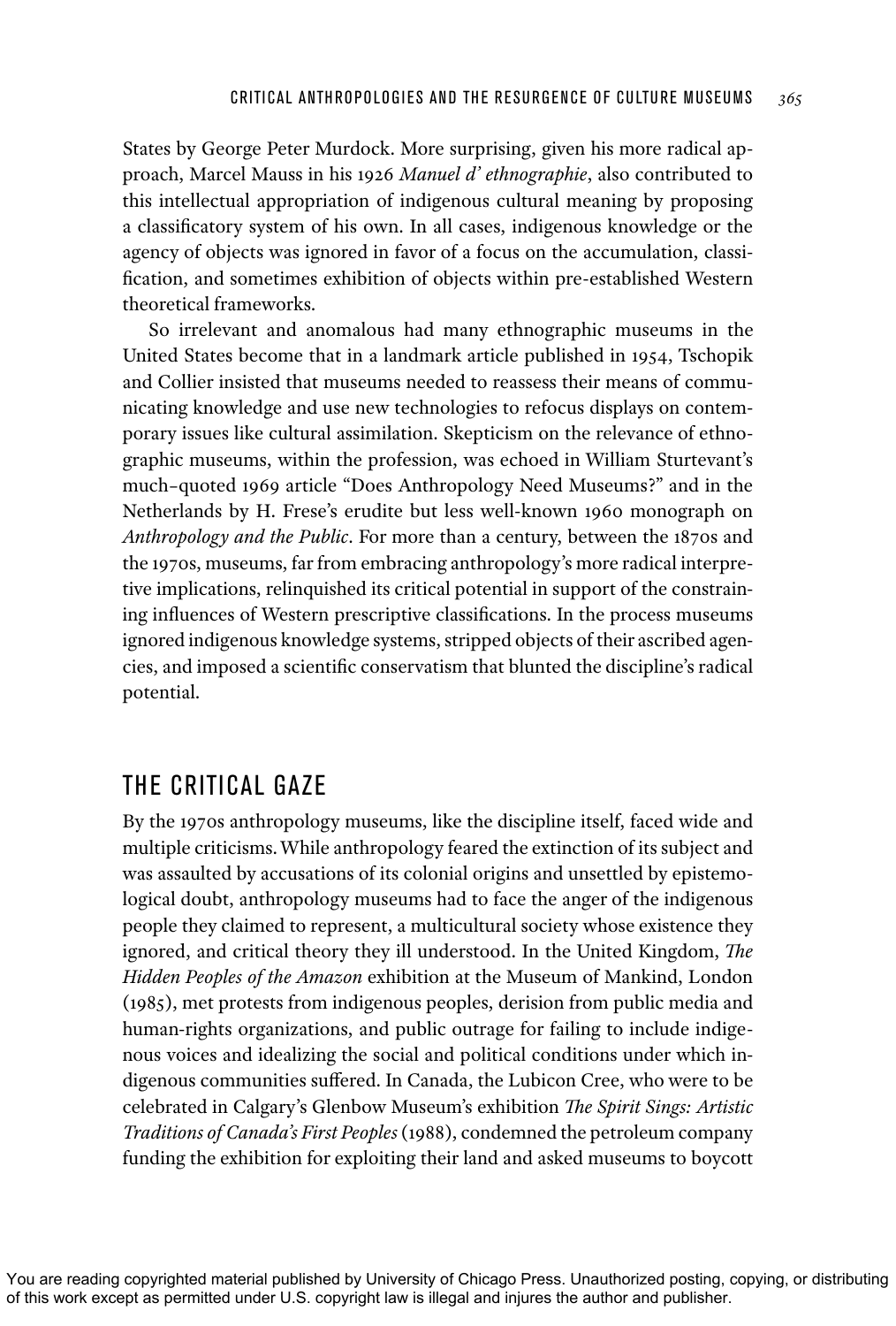loan requests. At the Royal Ontario Museum, Toronto, the exhibition *Into the Heart of Africa* (1989) was condemned by African Canadian protestors as insensitive and supportive of former colonial regimes. While all three museums at the time defied the demands made on them, the public recognition of their global and ethical responsibilities and the need for respectful and meaningful consultation later exerted a significant impact in changing exhibition methodologies. The Museum of Mankind's successive exhibitions, including *Madagascar: Island of the Ancestors* (1986) and *The Living Arctic: Hunters of the Canadian North* (1987), collaborated with local peoples and institutions, acknowledged the Western economic impact on those societies, and incorporated first-person voices into exhibition texts.

In Canada, in 1989, the Assembly of First Nations and the Canadian Museums Association responded to their own crises by instigating a task force to examine and recommend reforms on the relations between museums and indigenous peoples. Its report, which appeared in 1992, had a deep and enduring impact on the adoption of collaborative methods in curating First Nations exhibitions. While it was successful in returning the right of self-representation to communities, it failed to restore management over cultural property or to appreciably increase the number of First Nations curators and senior managers in permanent positions in Canadian museums. Demands for control, interpretation, and management of cultural property were again reasserted in 2015, in the influential Report of the Canadian Truth and Reconciliation Commission. This resulted in a second task force (Indigenous Council) being established by the Canadian Museums Association in 2017 to assess the progress of the first task force and to propose criteria and means to instigate intellectual decolonization and the establishment of effective mechanisms for power sharing between museums and communities. During this same period, twenty-eight years after the exhibition opened, in 2016 the ROM finally issued a formal apology to African Canadians for the hurt caused by their *Into the Heart of Africa* exhibition.

### CONTEMPORARY RESPONSES

Because the growth of ethnographic museums has differed at distinct times in their history and in discrete parts of the globe, this section will examine three recent practices through which some museums have sought to reinvent themselves and regain contemporary relevance, ethical propriety, and intellectual integrity. The first practice focuses on the application of collaborative methodologies; second, the reconfiguration of ethnographic into world culture museums focused on glocalization; third, the development and museum application of critical museology.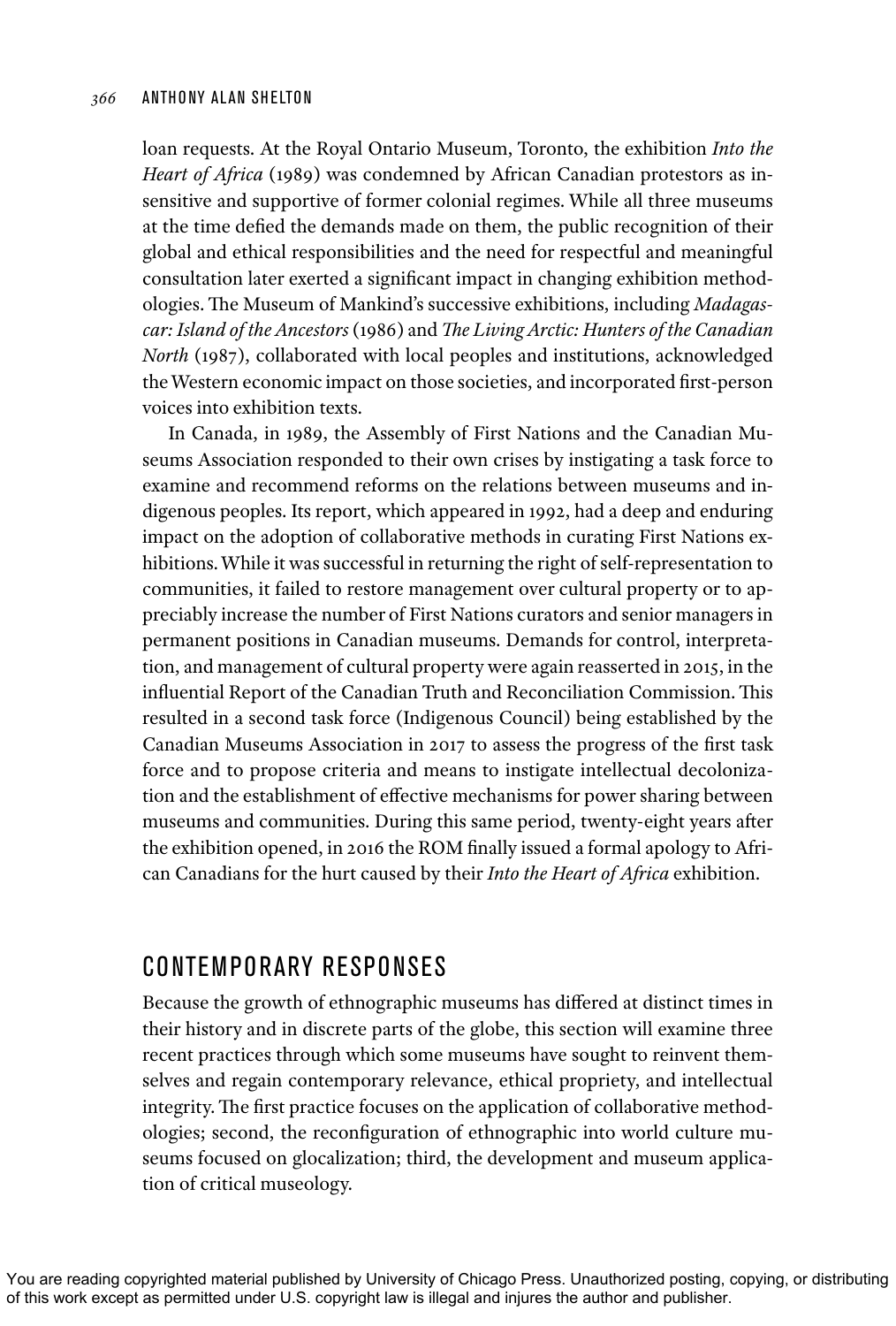Anthropology is by its nature a collaborative discipline, and it is more instructive to examine the power relations between museums and communities than it is to identify changes in methodology, to assess their degree of decolonization. This has provided a useful measure at the Museum of Anthropology at the University of British Columbia, where curators acknowledge at least three types of collaborative methodology, participant action research, when the museum fully relinquishes responsibility for an exhibition to an originating community, leaving the in-house curator as facilitator; dialectical collaboration, when a curator engages with community artists or knowledge keepers and the dialogue itself, in all its heterogeneity, structures the exhibition; and the consultation model involving community meetings and advisory panels. All three variants are collaborative, but involve the mobilization of very different types of relationship and result in different levels of empowerment. These current approaches, particularly participant action research, were instigated by Michael Ames, who, influenced by Dell Hymes and Paulo Freire's radical pedagogy, distanced the museum's methods and interests from mainstream disciplinary anthropology to embrace open, politically committed relationships that still guide many of its exhibitions.

The democratization of museums and knowledge mobilization with indigenous communities has further been accelerated by some nation-states assuming multicultural or plurinational identities and adopting the UN Declaration on the Rights of Indigenous Peoples (2007). Canada implemented policies to protect and enhance its multicultural and bilingual heritage as early as 1971, before enshrining them in the 1982 Charter of Rights and Freedoms and the 1988 Canadian Multiculturalism Act. Ecuador and Bolivia adopted new constitutions in 2008 and 2009, respectively, which recognized their plurinational composition, not only protecting their multicultural and multilingual legacies, but agreeing to a level of indigenous self-government within the wider state polity. The adoption of the UN Declaration of the Rights of Indigenous People, signed by Canada in 2016, is expected to bring substantial organizational and curatorial changes to heritage management. Social and political changes like these will not necessarily threaten the museum's commitment to anthropology, but they do give renewed support to the adoption of the discipline's more radical strands discussed earlier.

The collaborative turn in museum anthropology has received especially strong intellectual leadership from Mexico, despite its government's disregard of the 1996 San Andrés Accords with the Zapatista Army of National Liberation (EZLN) on constitutional reform, and despite its backtracking on the adoption of a plurinational state model. Regardless of governmental cynicism, Mexican anthropologists have long been major international advocates of indigenous rights and reform over control of museum collections. Guillermo Bonfil Batalla,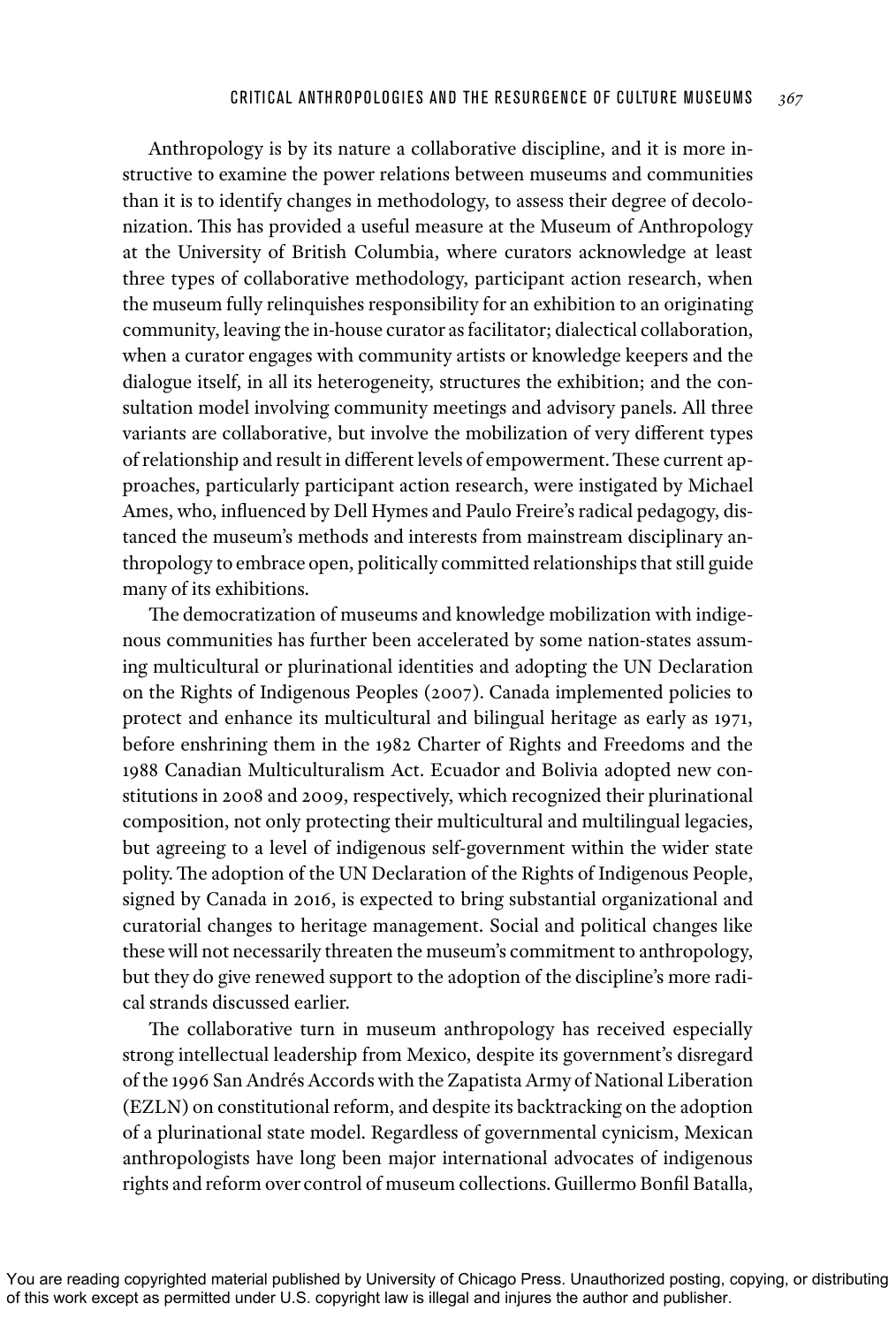director of the Instituto Nacional de Antropologia e Historia, INAH (1972–76), edited many of the most important documents from Latin America on indigenous political thought (for example, *Utopía y Revolución*, 1981). Six years later, he published *México Profundo: Una Civilización Negada*, where he argued that, despite more than five hundred years of repression and marginalization, an indigenous civilization with roots in the pre-Columbian past continued to exist side by side with Euro-American civilization in a common national territory. Bonfil's museology was devoted to returning voice to Mexico's indigenous, minority, and working–class populations, which, if impossible to execute through the INAH's vast network of national repositories of the country's official history, might, he suggested, be achieved through the establishment of a new organization, the Museo de Culturas Populares, which he founded in 1982. The collaborative methodology he developed was clearly embodied in the museum's first exhibition, *El Maíz: Fundamento de la Cultura Popular Mexicana*, which sought not to abstract maize from its historical and cultural contexts and reduce it to a scientific category or commodity, but to understand it as shaping culture just as culture shaped the plant's domestication and cultivation. The project team worked with communities throughout Mexico recording history and myths, techniques of cultivation, harvesting and storage, its religious and social significance, rituals, preparation and recipes, linguistic designations, and metaphorical associations. This compendium of indigenous knowledges was published as *Nuestra Maíz: Treinta monografías populares* (1982). The books were distributed among the participating communities along with poster-board exhibitions based on the museum's displays. Bonfil did not envision the Museo de Culturas Populares as developing a collection of its own, but as committed to political action and indigenous empowerment, which through communitybased research undertaken for temporary exhibitions, might reverse the usual one-way flow of knowledge from local rural communities to metropolitan institutions. The museum also worked closely with existing institutions and community museums to build capacity and promote collaborations. Through his museum practice, written works, and the journal *Civilización: configuraciones de la diversidad*, Bonfil closely interwove museums, anthropology, and political activism, bringing to fruition one of the radical potentialities always endemic to anthropology.

The development of world culture museums began in the late 1990s as some major northern European ethnography museums began to redirect their primary associations away from the nations in which they were situated toward international intergovernmental organizations like ASEMUS (Asia-Europe Museum Network), and geopolitical blocs such as the European Union through which new regional identities were coming to supplant or coexist with national identities.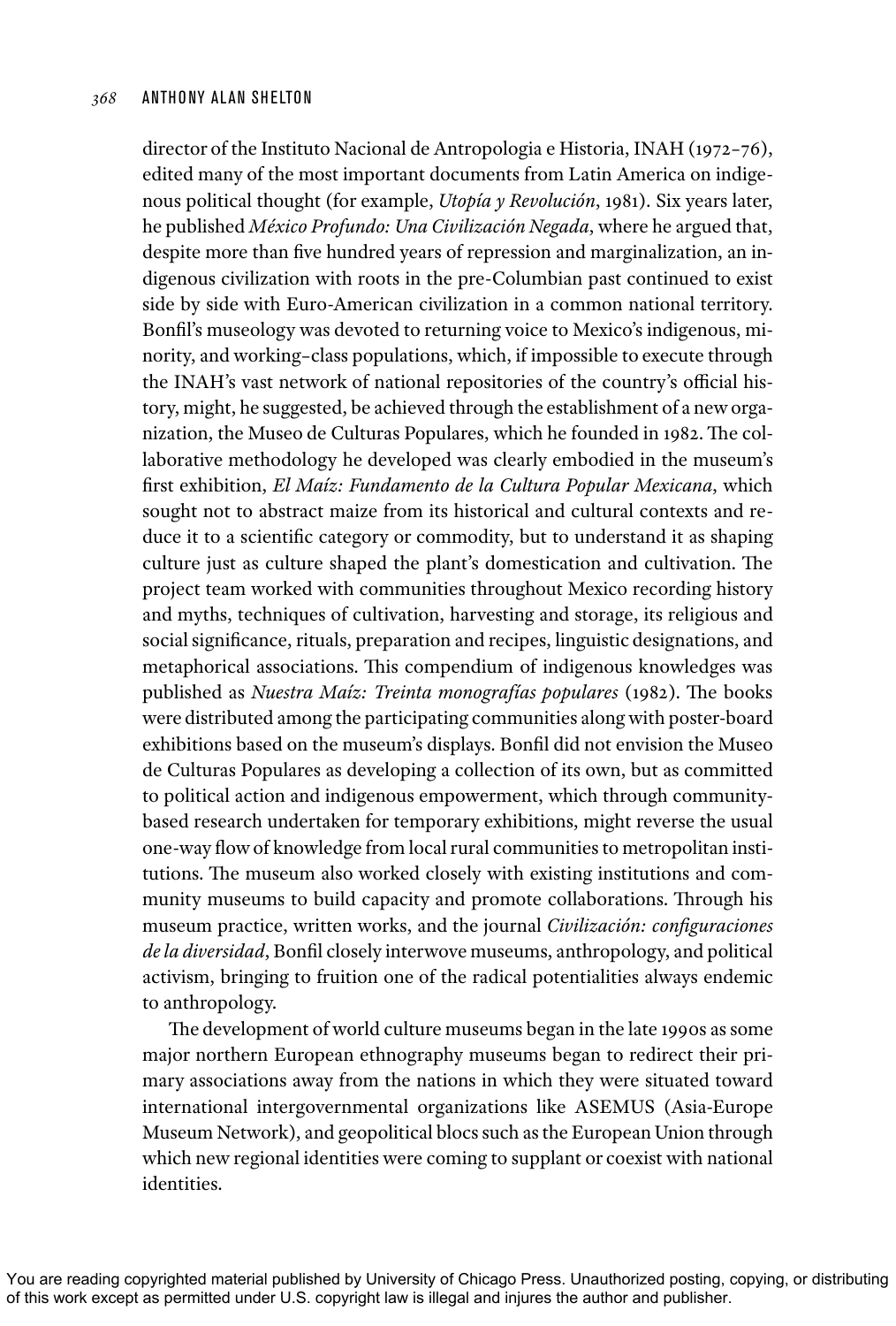Between 2009 and 2013 the European Commission launched a research project, Ethnography Museums and World Cultures (RIME). Divided into two sections, First Contacts and Modernities, the project reiterated some of themes first discussed by Tschopik and Collier in 1954, albeit in a markedly different geopolitical and intellectual context. The themes covered: the relationship between anthropology and ethnography museums; collecting foci and methods; the uses to which colonial collections could be put, as well as new questions on how to incorporate indigenous perspectives into exhibitions, and the relationship between ethnography and contemporary art. These were all issues central to the ongoing emergence and development of world culture museums as well as others which had provoked areas of dispute with more traditional ethnographic museums. The project incorporated ten of Europe's largest and oldest ethnography museums, some of which had already reinvented themselves as world culture museums, and others which were in the process of doing so.

The rise of world culture museums coincides with our second practice intimately connected to changing definitions and significances of ethnographic collections. What was classified as "primitive art" before the 1970s was redesignated world art in the 1980s and global art in the 1990s. These redesignations coincided with different interpretive frameworks and the incorporation of certain categories of ethnographic materials into different art worlds. Ethnographic or "primitive art" had been clearly distinguished from Western art and attributed its own qualities. World art, although then accepted as comparable to Western art, both in its expressive power and through its accelerating commodification, was still separated from Western art. Global art, however, incorporated Western and non-Western artists as equals. The changing significance of ethnographic collections was mirrored in differences in its institutionalization and expressed in defining exhibitions. *Sacred Circles. 2000 Years of North American Indian Art* at London's Hayward Gallery, in 1976–77, exemplified the essence of "primitive art" objects by grafting a cultural area approach to the presentation of what its curators deemed to be highly refined art works. The New York Museum of Modern Art's *'Primitivism' in 20th Century Art: Affinity of the Tribal and the Modern* exhibition in 1984 juxtaposed anonymous non-Western art objects with named European avant-garde artists to demonstrate the supposed affinities that connected them. Finally, the exhibition *Magiciens de la Terre* (1989) at the Centre Georges Pompidou and La Villette, Paris, dissolved the categories of artist, artisan, and aesthetics to affirm the works, regardless of their place of origin, as specially endowed objects made by a common class of fabricators, or "sorcerers"—a move that many have criticized as a new form of appropriation of non-Western cultural expressions. The world of global art created a division between historical ethnographic collections which have remained in ethnography museums, or, in a few cases, have been subsumed by art museums, and

You are reading copyrighted material published by University of Chicago Press. Unauthorized posting, copying, or distributing of this work except as permitted under U.S. copyright law is illegal and injures the author and publisher.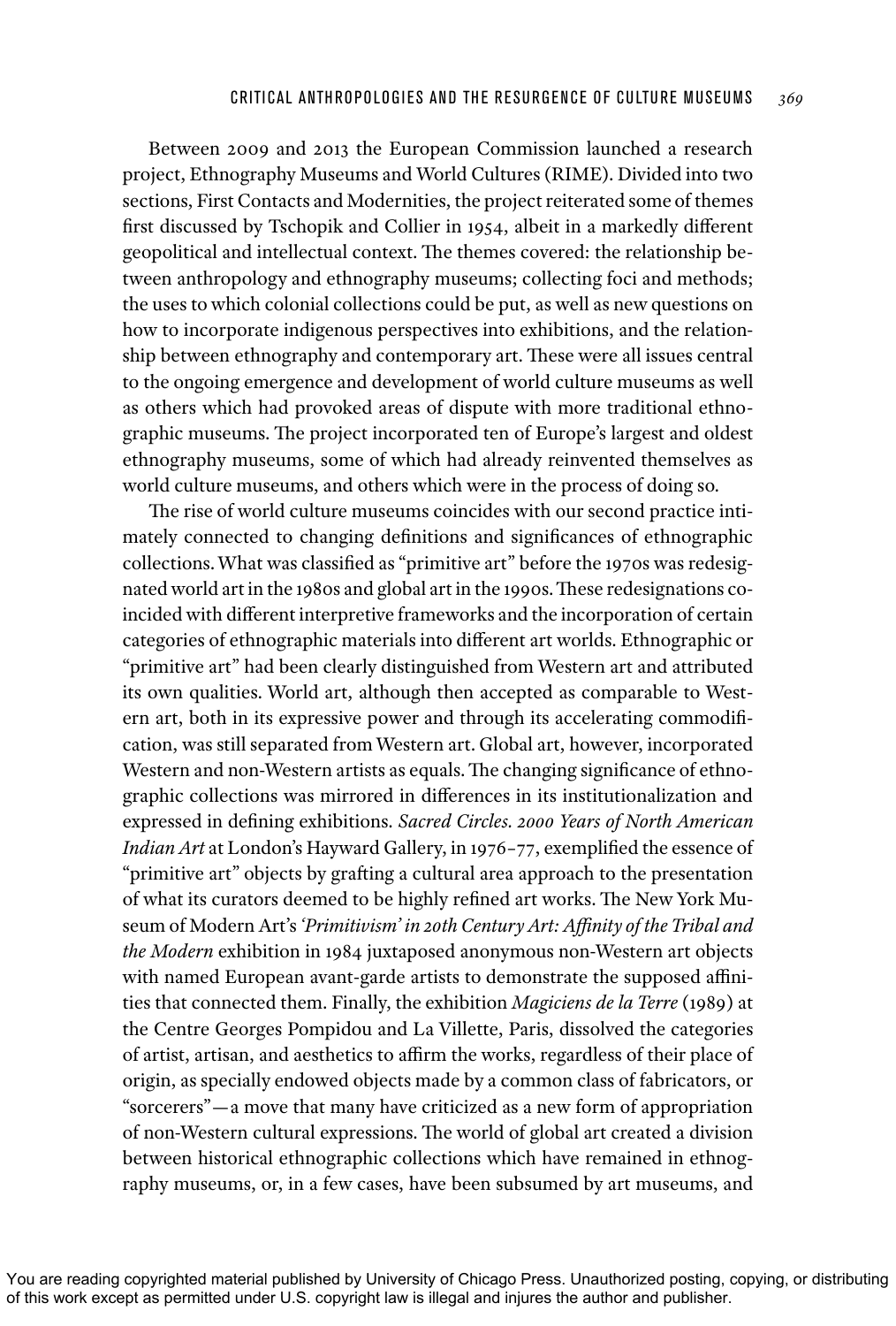contemporary ethnographic objects, which when redefined as global art, with named artists, became increasingly commodified and distributed through galleries and art shows. Global art avoids institutionalization through the mobilization of new forms of exhibition such as biennales and art shows to escape the prescriptions of ethnographic classification.

Some world culture museums, such as the once-controversial Musée d' quai Branly, are a complex mixture of objects which fall into this historically disjointed net of categories and others which freely mobilize multiple exhibition genres regardless of their disciplinary affiliation. The quai Branly represented a radical break from its parent, the Musée de l'Homme, an ethnographic museum dependent on the National Museum of Natural History. In contrast other world culture museums have maintained a contemporary anthropological affiliation. However, one of the things that distinguish them from "unreformed" museums is their reconfiguration and sometimes reinstitutionalization of previously established collections. Sweden's Världskultur Museerna, the National Museum of World Culture in Stockholm and Gothenburg, established in 1999, combines the former independent museums of Middle Eastern and Asian art and archaeology with the country's two ethnographic museums to establish a new consortium whose wide collections encourage more interdisciplinary presentations. Liverpool Museum, redesignated a world museum in 2005, combined ethnographic, archaeological, historical and Western science collections but avoided any new synthesis, while the former Antwerp Museum of Ethnography was amalgamated with the city's European ethnography museum and maritime museum in the new Museum aan de Stroom (MAS). Frankfurt am Main's Museum für Völkerkunde, renamed Museum der Weltkulturen in 2001, attempted to reconfigure its collections through acquisitions of contemporary art, provoking a crisis in its identity and purpose which will be slow to heal. Nevertheless, the majority of these museums, including Rotterdam's Wereldmuseum (renamed 2000) and Vienna's Weltmuseum (renamed 2013), although mainly depositaries of ethnographic collections, depend on loans and new acquisitions to shift their exhibition focus and drive an agenda that concentrates on global and glocal themes. This new focus enables them to move away from the old dichotomy between tradition and modernity and employ different disciplinary lenses to substantially reshape their identity and profile.

Ethnographic institutions, collections, and exhibitions have become much more complex and heterodoxical than in the 1970s and can no longer be understood independent of the larger art world and the mixed institutions that comprise it. Many have also revived their popularity. World cultures are seen as dynamic, connected, and open-ended, and exhibitions like *Secret Love* (2012– 13, Världkultur Museerna), *Fetish Modernity* (2011, Royal Museum for Central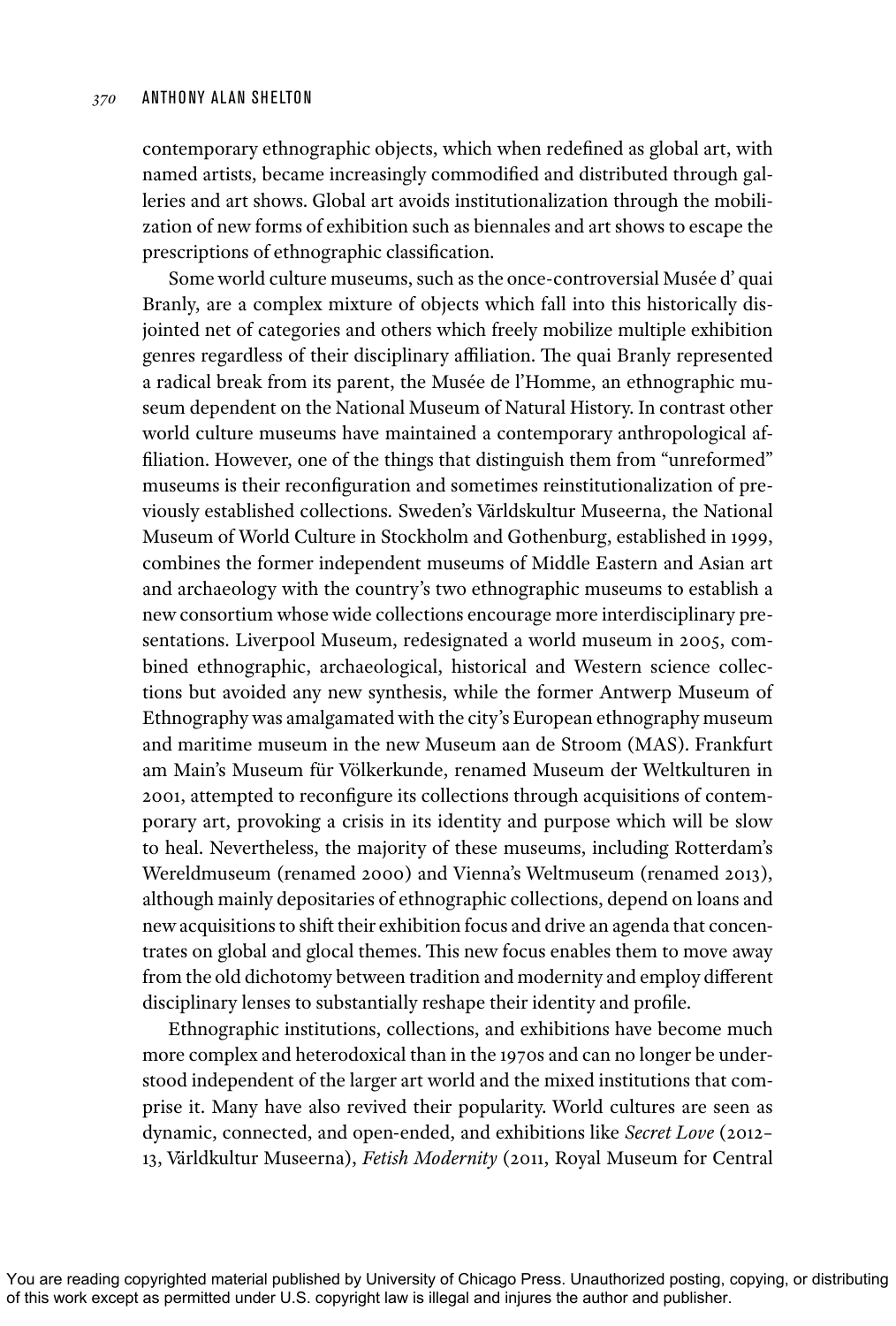Africa, Tervuren), *Dazzling Desire* (2017–18, Museum aan de Stroom) mark this new shift to global themes. These museums have also shed their close relations to museum ethnography, with its emphasis on older concepts of history, functionality, material culture, and provenance, to re-engage with more wideranging anthropological themes and related issues.

The third practice I want to discuss is that which stems from critical museology. Critical museology espouses its radical and essential break from operational or practical museology. Together with its means of reproduction embedded in wider heritage regimes, university courses and professional organizations, operational museology constitutes critical museology's subject of study. Critical museology grew out of the multiple social, political, and intellectual critiques, disquietudes, and experimental exhibitions and installations that have been aimed against museum operations since the 1970s. Its codification and methodological precepts have been heavily influenced by practices stemming from the application of the more radical anthropological perspectives applied by practitioners Charles Hunt, Jacques Hainard, Marc-Olivier Gonseth, Fernando Estévez, Nuno Porto, Klaus Schneider; and by various exhibitions curated in different institutions by Mary Bouquet, Nicola Levell, Anthony Shelton, Boris Wastiau, and others.

Between 1981 and 2004 Hainard curated or co-curated twenty-two exhibitions that applied anthropological insights to the examination of a wide variety of cultural subjects which formed the basis of what he called a museology of rupture. The exhibitions curated during this period have been divided into three categories: (1) those thematic exhibitions that focused on the deconstruction of cultural and social categories and classifications, (2) experimental exhibitions that sought to deconstruct the sociocultural dynamics that condition everyday life, and (3) reflections on the passions and politics involved in collecting objects, their exhibition, and their institutionalization. Hainard's museology envisaged the museum as a laboratory to examine the translation and revelatory power of visual languages to express the contradictions and unexamined values and assumptions underlying the performance of everyday life. Hainard and Gonseth at the Musée d' etnographie Neuchâtel, created a dynamic and restless, reflexive museology that ensured the museum remains critical of its own position and mindful of the limitations and contradictions within its own processes of collecting, cataloging, and displaying. For Hainard the world and the laws, rules, and norms surrounding its perception are always culturally constructed and should never be assumed to be natural, universally applicable, or transcendentally guaranteed. Through his museology of rupture, the political strategies and purposes which mobilize them can be decloaked and the simulacrum of the everyday revealed.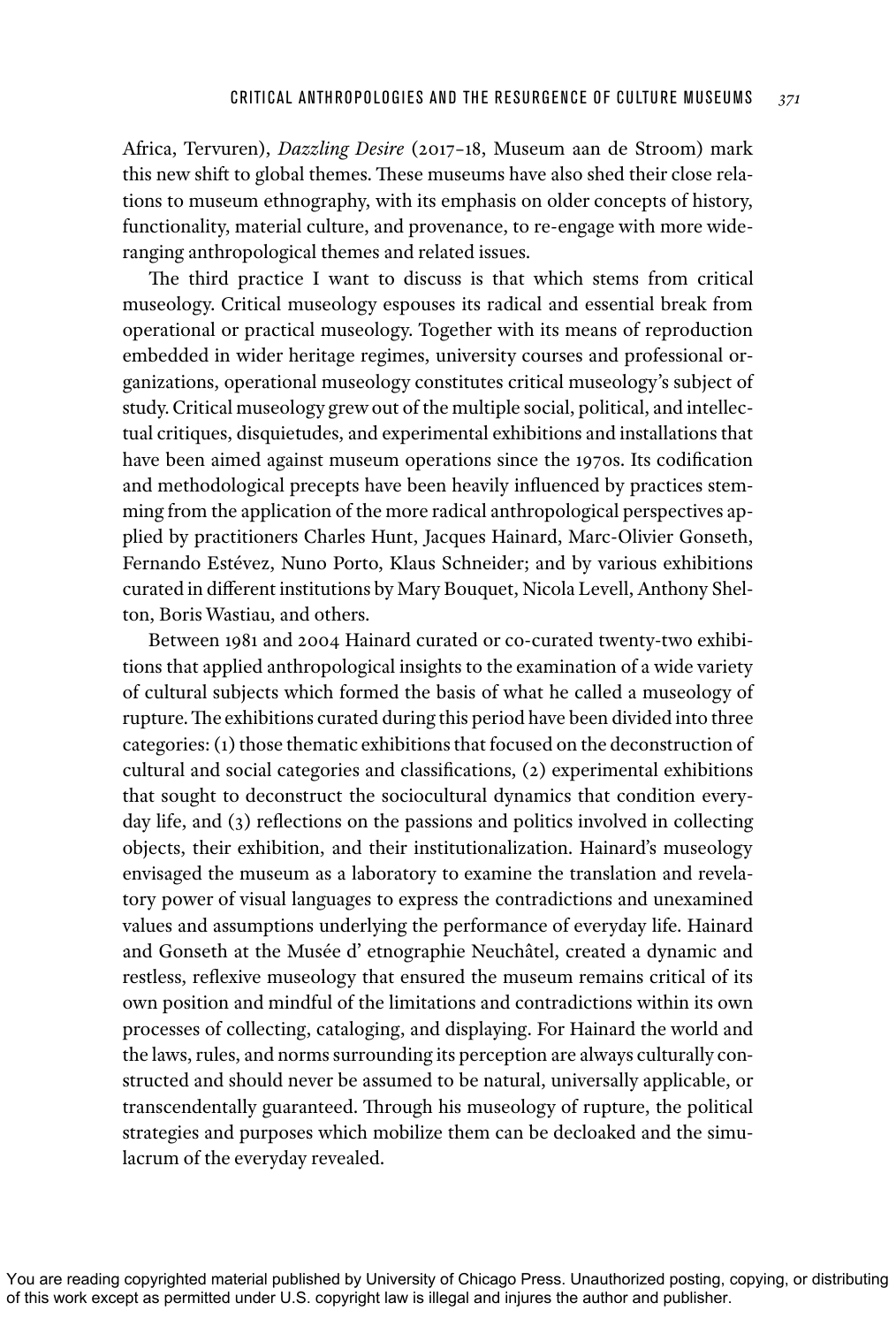The potential of anthropology to provide methodologies and themes for museum exhibitions is recognized by a number of other critical museologists. Bouquet in her 1992 exhibition, *Man ape—Ape man* at the Pesthuis, Leiden, explored the context of Eugene Dubois's discovery of the missing link, Pithecanthropus, in human evolution. Instead of focusing on the fossils themselves, however, Bouquet constructed a cultural history of the period, concentrating on their depiction in cartoons and illustrations, advertising media, even recreating Dubois's library to provide the social and intellectual context of his interpretation. Another room compared the West's fascination with evolutionary or genealogical classificatory systems with the systems of other societies where contemporaneous kinship terms are more important. Another of her exhibitions re-presented the history of the University of Oslo's ethnographic collections, while yet another focused on the significance of two sets of labels attached to a collection of Melanesian objects at the University of Porto. The collection had been acquired from German museums at the outbreak of World War II and the two sets of labels clearly expressed divergent German and Portuguese translations and variant understandings of the objects once they entered European collections.

For Estévez, memory, forgetting, and the personal and state objects and instruments through which it is modulated, provide a re-occurring theme of the installations he curated at the Museo de Antropología y Historia, Tenerife. Shelton's 1995 *Fetishism: Visualising Power and Desire* used Congo minkisi figures and modern and contemporary art to deconstruct the different historical uses to which the term *fetishism* had been used. The exhibition began with the term's nineteenth-century use to describe the earliest phase in the evolution of religion, before examining its incorporation into psychiatry and psychoanalysis and then finishing with its Marxist conception in the theory of commodity fetishism and alienation. Wastiau's 2000 *ExitCongoMuseum* sought to similarly deconstruct the aesthetic works in the Museum of Central Africa, Tervuren, to reveal their individual histories and the colonial history of their accumulation. This deconstructive turn was further adopted by Nicola Levell in the Centennial Gallery at the Horniman Museum (2001–16), where she laid bare the history of different visual languages through which the museum's collections had been mediated. In a later exhibition, *The Marvellous Real: Art from Mexico 1926–2011* (2013–14), Museum of Anthropology, University of British Columbia), Levell deconstructed and replaced a French surrealist view of Mexican art with a classification devised by the Cuban ethnomusicologist, critic, and novelist Alejo Carpentier to examine the significant differences in perspective generated by the adoption of a Latin American interpretive framework.

Other experimental exhibitions, usually eluded from the history of ethno-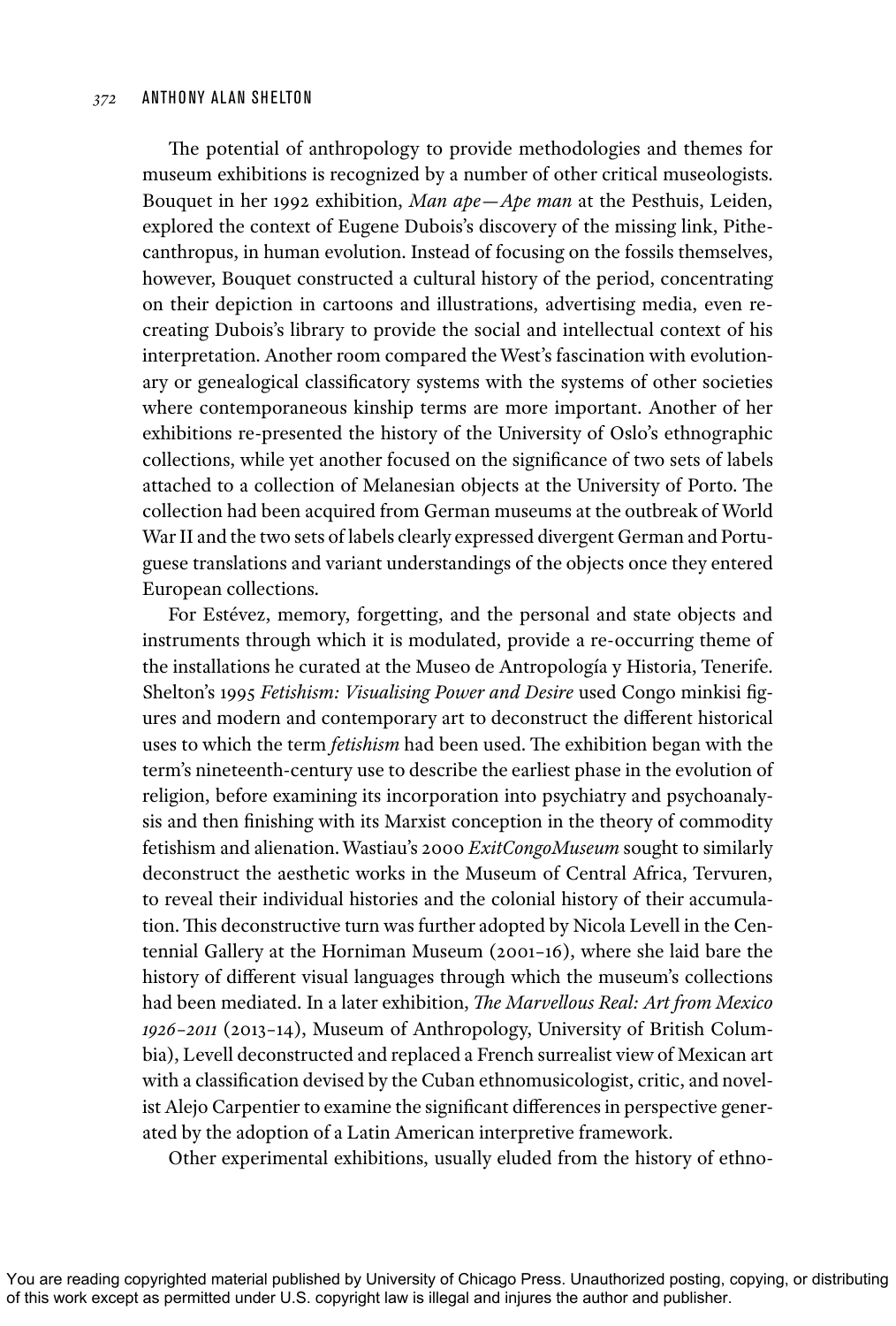graphic displays, were also curated in the United Kingdom in the 1980s–90s. My own redisplay of the ethnographic and archaeological galleries of Brighton Museum and Art Gallery in 1993 attempted to promote a dialogue between the ideas and values of different cultures with those of Western collectors. The Cultures Gallery assembled complexes of objects under the heading of action words—worship, exchange, conflict, the exercise of power and authority, and gender ascription—to present part of the multitudinous ways different cultures conceptualized and visualized them. A second gallery presented parts of the museum's larger ethnographic collections classified according to the assumptions and narratives recorded by their nineteenth- and twentieth-century collectors: a yachtsman who sailed the Pacific, a reporter and graphic artist for the *London Illustrated News* stationed in South Africa; a collector fascinated by the use of natural materials by indigenous societies; and a female anthropologist who had made extensive collections from Papua New Guinea. A smaller third gallery in this exhibition complex intended for temporary displays focused on issues that emerged from the juxtaposition of Western and non-Western worldviews, questions of hybridity, the politics of collecting, and the impact of anthropological views on contemporary art. Artists' intervention, though unpopular with some curators, were also encouraged in these galleries. In one intervention in the Cultures Gallery, *Peep*, the artist Sonia Boyce covered the vitrines with cut-outs of the tracings of the shadows cast by the objects, creating oblique peepholes on to the exhibits which forced viewers to bend their heads and bodies to see what lay obscured by the opaque paper coverings. In so doing she transferred the subject of the visitor's voyeuristic gaze away from the exoticized objects on display to the actions of the Western visitors in their attempt to penetrate and see beyond the paper screens.

A more ambitious project, which followed similar premises, informed my 1999–2002 redisplay of the ethnographic collections at the Horniman Museum, London. The museum's large central South Hall, surrounded by a high balcony, was transformed into Britain's first permanent exhibition of African art. This time a committee of curators (ACP) brought from Africa and Trinidad, together with two African curators based in the United Kingdom provided the criteria for the exhibition and advised on how best we could enlarge collections to include objects from French-speaking Africa, a region usually missing from United Kingdom collections. Display criteria included categories like patronage, different natures, men/women, ancestors and morality, royalty and power, text, image history, cycles of life, parody and humor, and creation and recreation. Although not based on the action-word approach, the ACP chose these themes to upset established anthropological categories. *Different Natures* was intended to present masquerade as part of wider African concepts of nature;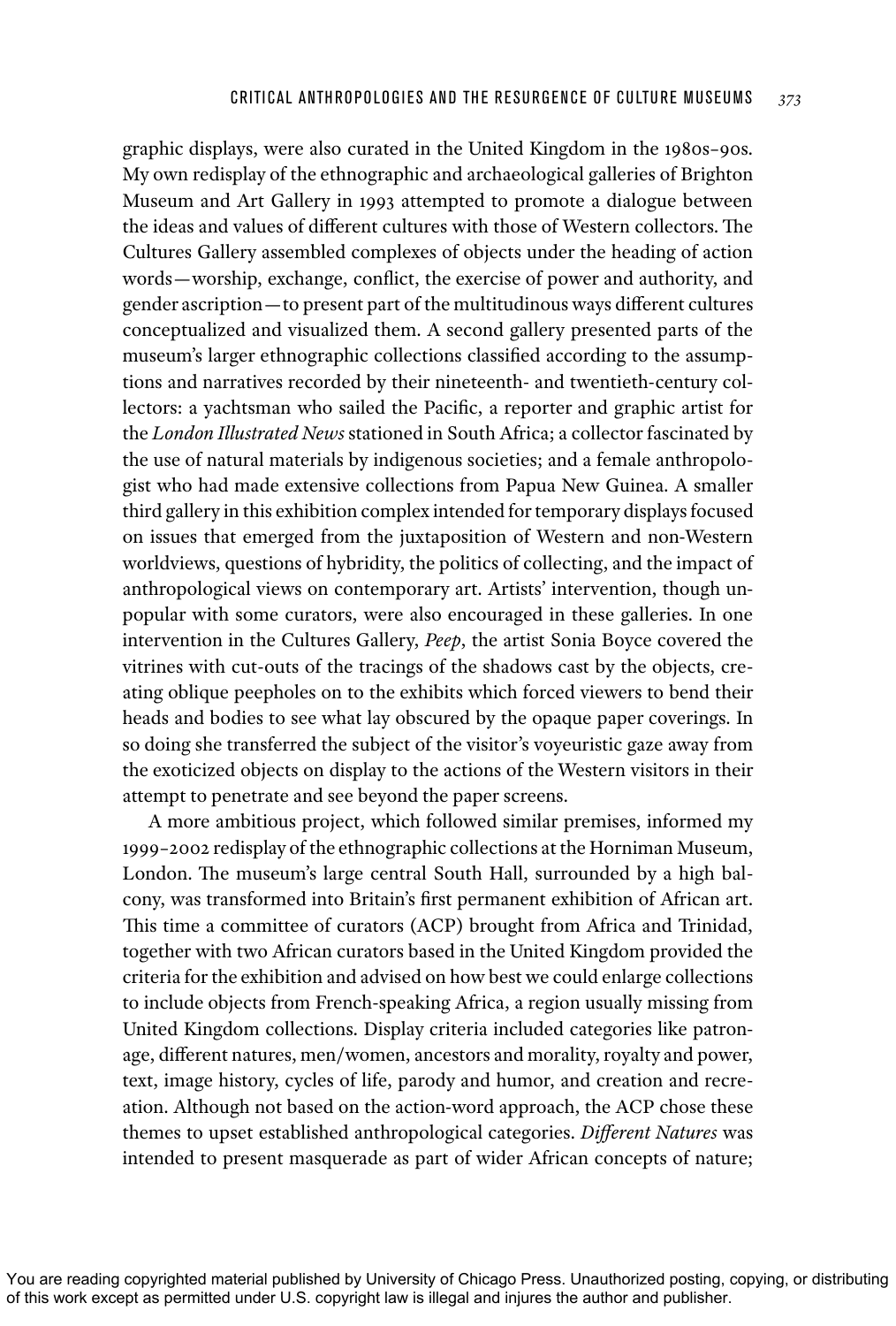patronage was incorporated to historicize the changing relations of production and consumption that resulted from colonialism; and text, image, history were meant to undermine the dichotomy between literate and oral cultures. Objects were described using different sets of categories contained within this list. A second level of interpretation was provided by the Voices Project, which reached out to London's and Brussels's diverse African communities to request they share their memories of similar objects to those exhibited. This strategy was intended to de-exoticize the works in the gallery even more by locating them through diasporic memories to real Africans living among us. A third level of interpretation was provided by British, French, Belgian, Nigerian, Malian, Benin, Brazilian, and Trinidadian anthropologists, traditional knowledge holders and collectors whom the ACP contracted to enlarge the collections and increase their inclusiveness. Third-level interpretations were provided as texts or in video form. The importance given to narrative authenticity expressed in the several levels of voices, narratives, and audiovisual presentations contrasted starkly with the alienation we wanted to create in the design of the gallery itself. A postmodern pastiche of aluminum and glass cases enclosed in soaring ochre- and sand-colored structures rejected any feat of imagination that the gallery intended to transport visitors to an imaginary Africa. This was a London Gallery and without recognizing its distance and removal from Africa, it would have been impossible to acknowledge the colonial and neocolonial histories that had helped move these collections (and the voices and narratives of the people quoted in the exhibition) from their places of origin to where they are today. The intimacy of memories and words contrasting with the spatial alienation of the design conjured objects as transnational envoys, problematically located with disjunctured meanings, agencies, and purposes. If once they were part of more elaborate ceremonial, religious, or political assemblages, now they were abstracted. Instead of once possessing religious-legal life cycle functions or transforming and modulating supernatural powers, the works took on a didactic functioning which in the eighteen years since it was opened, dramatically increased the number of African British visitors to the museum, many of whom were anxious to share these powerful icons of their identity with their children and families.

As in the Brighton experiment, a second gallery in the Horniman Museum, curated by Levell, was devoted to the history of the larger collections from which the works in *African Worlds* had been drawn. However, instead of focusing on private collectors, the gallery drew attention to the museum's founder and subsequent curators to understand the growth of the collections and the motivations behind different historical genres of exhibiting it. This was much more complex than the Brighton version and adopted a Mondrian-like grid at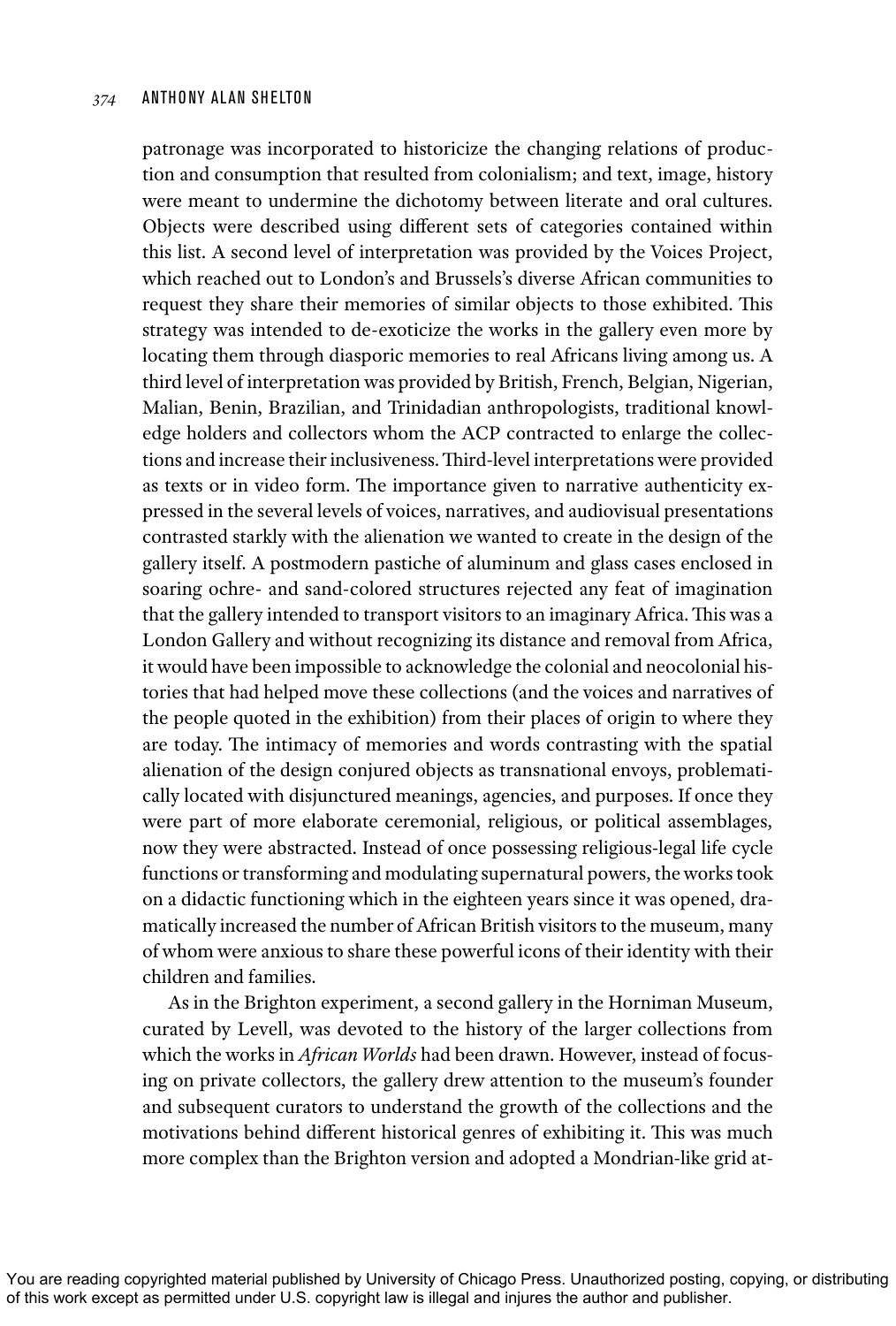tached to the gallery's ceiling to help suspend four large internally sculptured exhibition cases. The ceiling grid acted as a physical device that descended to partition the cases in increasingly complex compartments. In this way, the grid was intended to denote the various narrative uses and increasingly specialized classifications used by the museum to legitimate the growth of the collections and their deployment in changing genres of exhibition. The first case, *Scholars, Travellers and Traders*, gave an unrestricted view of the diversity of the ethnographic collections, idealized as prior to their classification and mobilization within the museum. The second case, on John Horniman's original collection and exhibitions, *The Gift*, cut deep furrows and acutely angled spaces and platforms into the case, so different aspects of the original collection, including police batons, meerschaum pipes, metal helmets and chain mail, cascading cases of butterflies and insects, plains Indian headdresses, Benin ivories, Sri Lankan masks, Hindu and Buddhist deities and a life-sized papier-mâché statue of Kali were ascribed discrete positions. The grid held the case but hardly penetrated it, consistent with the idea of a cabinet of curiosities in which the spectacle of wonder dominated all else. The third cabinet, *The New Museum*, a long wall case, was dedicated to the period 1901–46, when Haddon had been the museum's external adviser and rearranged the displays to represent a didactic exposition of the laws of cultural evolution. Mainly focused on the museum's Oceanic collection, here the grid descended to determinedly dissect space and make ever-increasing prescriptions on the arrangement and display of the collections by tracing similarities and differences in decoration and arranging objects according to the evolution of artistic decoration from abstract to naturalistic motifs. The fourth cabinet, the Material Culture Archive, conjured the period from 1946 onward, when anthropological functionalism was adopted and collections assembled through fieldwork. During this period, first under the curatorship of Otto Sampson and later Keith Nicklin and Ken Teague, collections representing aspects of distinct cultural and social practices were assembled to illustrate ethnographic strategies: Naga tattooing instruments; masks from Ibibio, Ekoi, and Anyang secret societies; models of the markings on Indian caste heads; and London tradespeople. Here the grid dissected the case into sections which isolated each set of objects, while large text reduced the importance of the objects to illustrations of set textual exegesis. The parody was completed by a system of drawers arranged alphabetically, each of which contained the fragments of a specific culture. As with the Brighton experiment, the two galleries were mobilized through a series of provocations engineered through a program of African artist residencies who critically responded to both displays.

These exhibitions share a common set of interests and perspectives neatly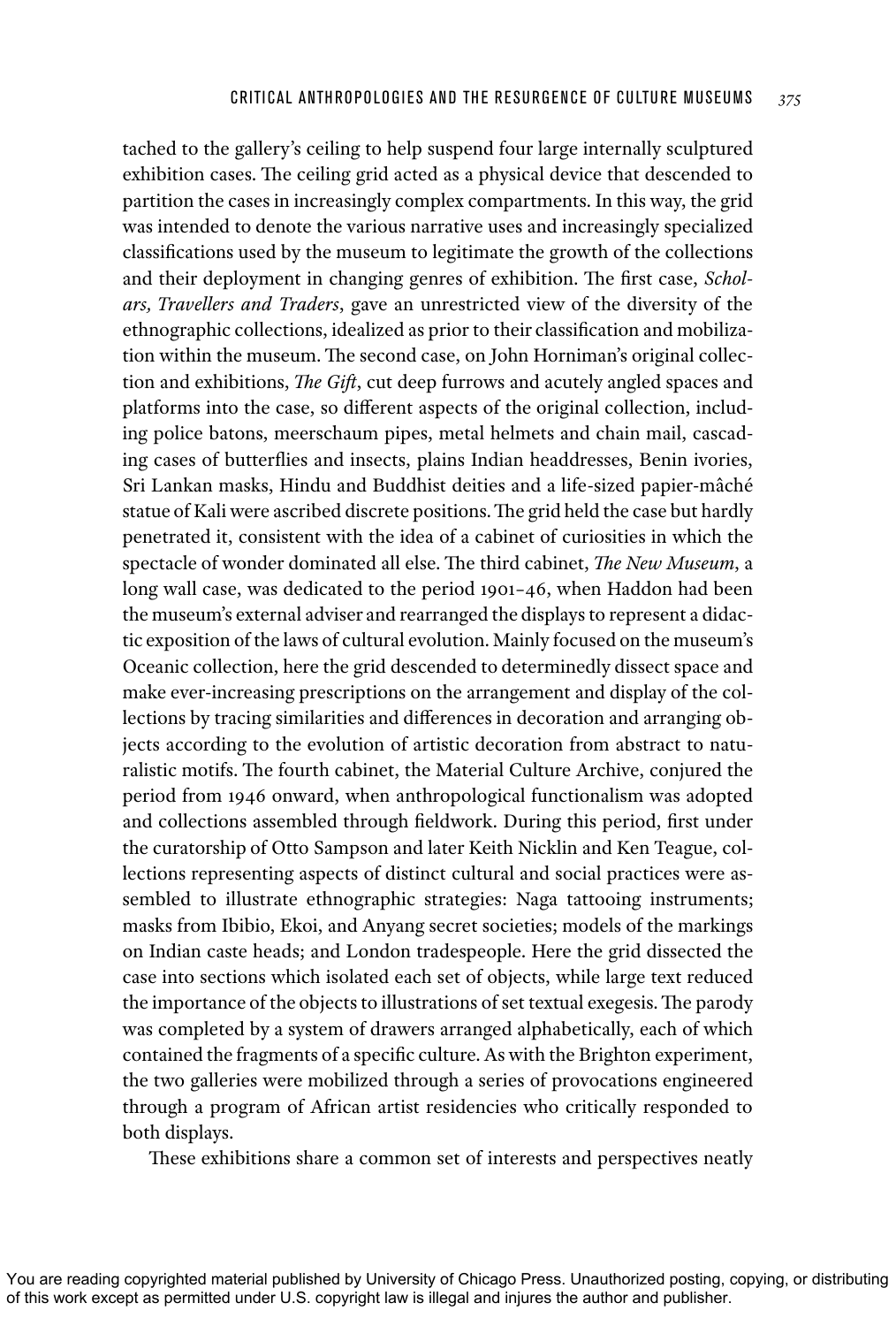described by Gonseth's threefold classification of Neuchâtel's own exhibitions. However, critical museology has wider interests. Nuno Porto's *Offshore* (2006, Museu de Antropologia, University of Coimbra) was a visually hardhitting comparison of the free, unencumbered circulation of objects as icons of ethnic identities throughout the world to the legal impediments that restrict the movement of peoples between Africa and Europe. Wastiau's *Amazonie: Le chamane et la pensée de la forêt* (2016–17, Musée de Ethnographie, Geneva) used an elaborate scenography and employed multiple indigenous voices which, along with Brazilian artists, attempted to explain indigenous concepts of the forest, humans, and animals and their parallel "reality." Wastiau's exhibition ended with recordings made by a number of the Amazon's indigenous people's delivering messages to museum visitors about the challenges that threatened them. Like Porto, Wastiau told a brutal story about the history of the destruction of culture and habitat and implicitly adopted Ames's precept that knowledge is never neutral.

The importance of structuring exhibitions using indigenous categories is crucial to the development of critical museology and essential in moving the power of interpretation from monographic to dialogical presentations, and from curators to traditional knowledge holders and indigenous artists and intellectuals. Wastiau's Amazonie marks an important intersection between collaborative and critical museology, and it makes equally important points about the form of a future postcollaborative museology, when the binary opposition between Western and Amerindian institutionalized museums and community centers and their different visual systems might be superseded. The work of indigenous curators and thinkers like Jisgang Nika Collison, Claudio Alvares, and Paul Wangoola is, against enormous odds, beginning to map some of the strategies and practices to ensure these alternative museologies continue to move forward. The UBC Museum of Anthropology, after a visit by Wangoola, attempted in 2010 to adopt the idea of multiversity to a new eighteen-thousandsquare-feet gallery, which, with mixed success, aimed to redisplay large parts of its worldwide collections following the classifications and themes proposed by different indigenous communities.

# INTERNATIONAL PERSPECTIVES AND INTELLECTUAL DIVERSITY

This essay seeks to demonstrate the coexistence of a potential radical anthropology which has subsisted alongside its various scientific articulations from earliest times. Scientific anthropologies dominated museum displays from the 1880s to the 1920s. Anthropology museums in Britain sluggishly adopted func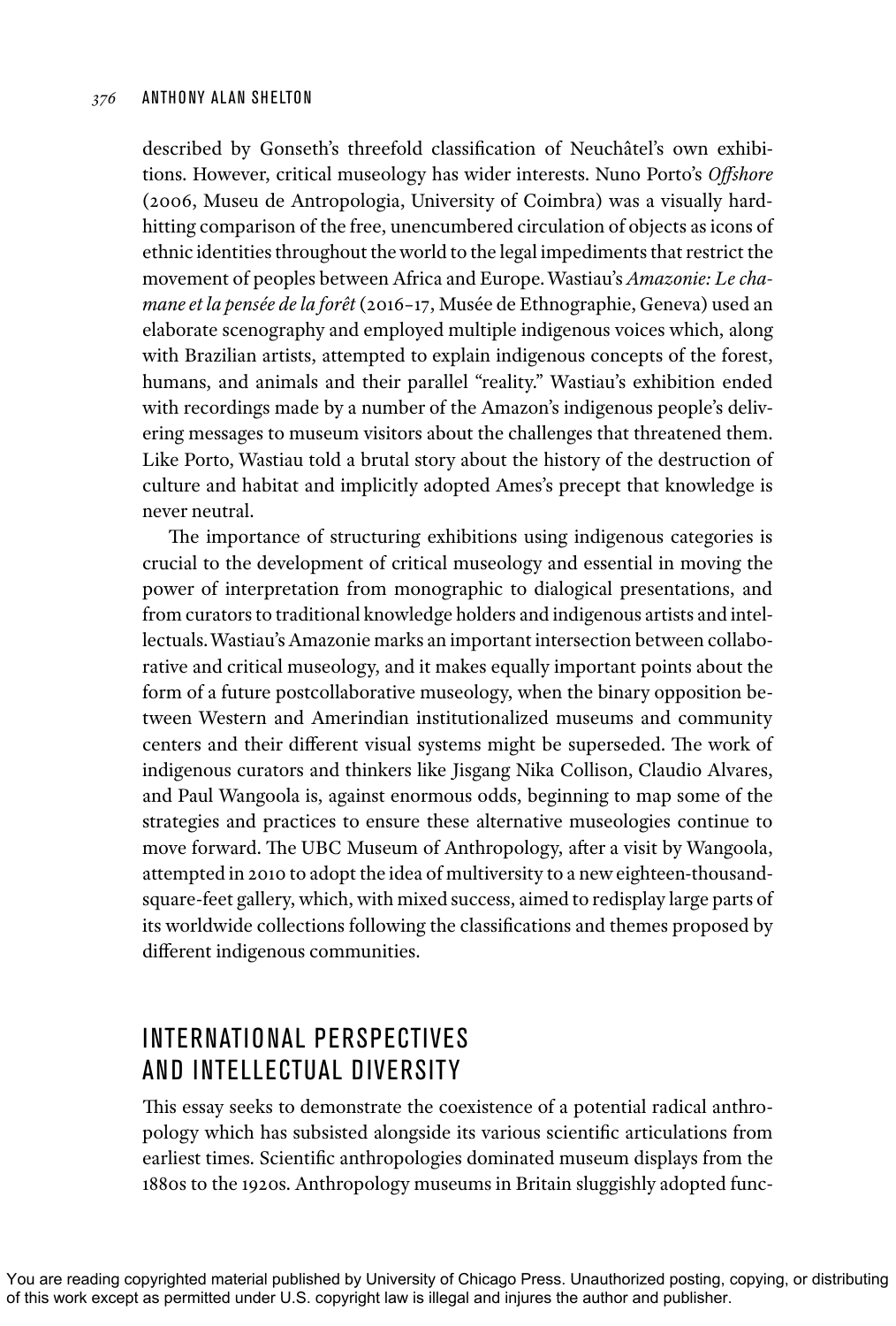tionalist and monographic displays after the 1920s, but increasingly lost popular appeal, eventually falling into crisis in the 1960s–70s. Only then after a period of intense criticism did some museums again find relevance through rediscovering and applying the radical potential of anthropology and new, related disciplines to rethink and produce critical and contemporary displays.

Outside of the Anglo-centric world, as in Mexico, anthropology and museums have long enjoyed a closer relationship. In Europe it is no accident that all those museums which have adopted critical museology are closely associated with universities. Museums outside the English-speaking world have incorporated radical and conservative streams of anthropology and consequently established both museums that supported national identity and museums of resistance. It is this latter type of museum I have sought to give prominence to here.

The change that has transformed so many ethnography museums into world culture museums in northern Europe has coincided with a move from a focus on national to European and multicultural identities and global vistas. This transformation also rests on reconfiguring collections, exhibitions, and disciplinary affiliations to adequately describe new global relations which in many cases have been prefigured in anthropology's particularly radical nature. Nevertheless, it has also been the move from a disciplinary anthropology to a broader anthropological imagination composed of a raft of cultural sciences including the new art history, cultural geography, cultural history, cultural studies, Indigenous Studies, critical theory, and the history of ideas that has recharged and redirected ethnography museums to again become vital social institutions. What has changed most is that many museums have expunged scientific anthropology and museum ethnography for a humanistic anthropology and in so doing have constructed a potential bridge between themselves and local, indigenous, and world communities.

# SUGGESTIONS FOR FURTHER READINGS AND REFERENCES

- Ames, M. 1992. *Cannibal Tours and Glass Cases: The Anthropology of Museums*. Vancouver: University of British Columbia Press.
- Augé, M. 1999, *An Anthropology for Contemporary Worlds*. Stanford, CA: Stanford University Press.
- Belting, H., A. Buddensieg, and P. Weibel, eds. 2013. *The Global Contemporary and the Rise of New Art Worlds*. Karlsruhe: ZKM. Center for Art and Media.
- Bouquet, M. 1993. *Man-ape Ape-man: Pithecanthropus in Het*. Pesthuis, Leiden: Nationaal Naturhistorisch Museum.
- Bouquet, M., and J. Freitas Branco. 1988. *Melanesian Artefacts, Postmodernist Reflections / Artefactos melanésios, reflexões pós-modernistas*. Lisbon: Instituto de Investigação Científica Tropical / Museu de Etnologia.

You are reading copyrighted material published by University of Chicago Press. Unauthorized posting, copying, or distributing of this work except as permitted under U.S. copyright law is illegal and injures the author and publisher.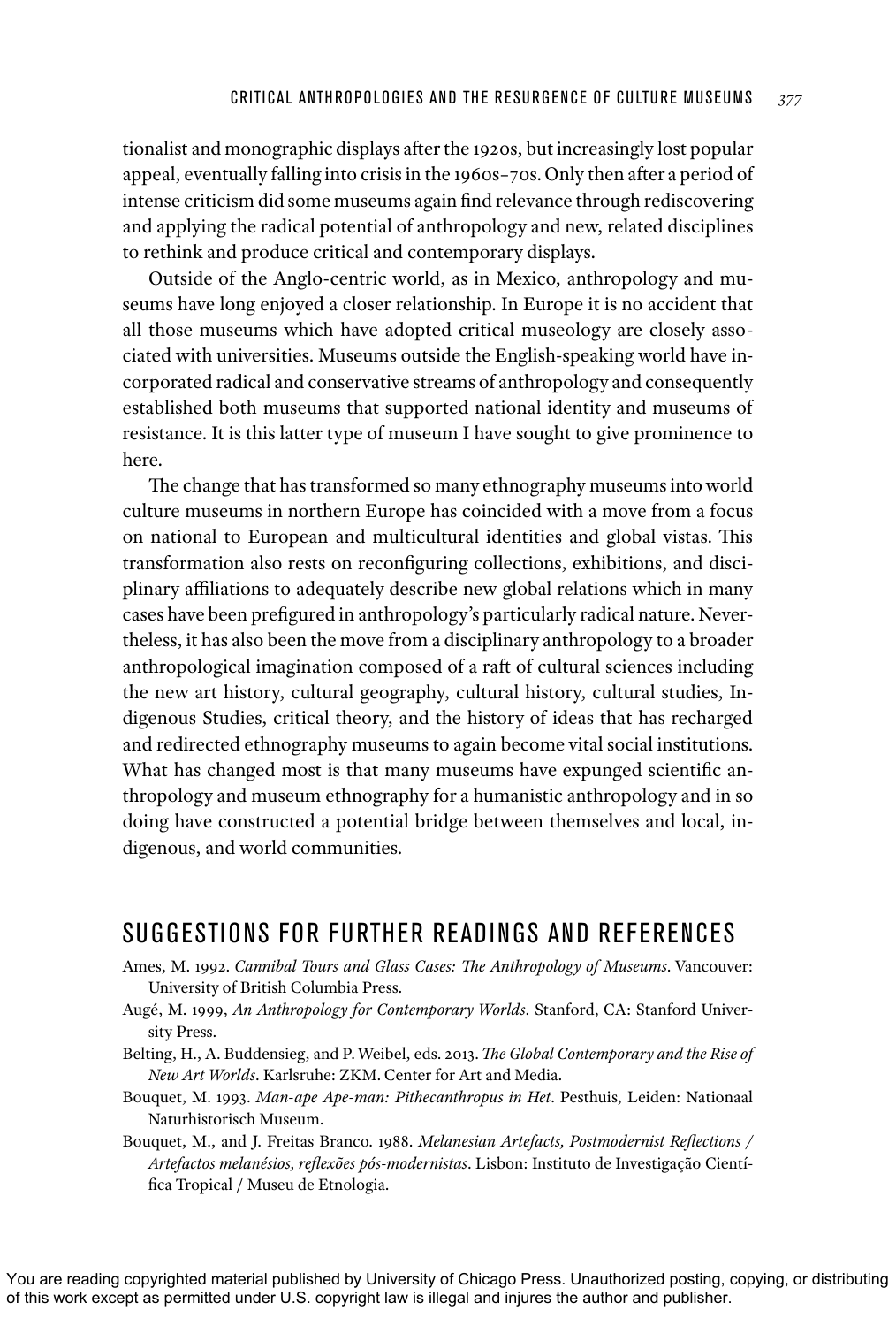- Bouttiaux, A-M, and A. Seiderer, eds. 2011. *Fetish Modernity*. Turvuren: Royal Museum for Central Africa.
- ———. 2012. *Museo Nacional de Culturas Populares*. Mexico D.F.: Universidad Autonoma de México.
- Bonfil Batalla, G., ed. 1981. *Utopía y Revolución: El pensamiento politico contemporáneo de los indios en América Latina*. Mexico D.F.: Editorial Nueva Imagen.
- Boyce, S. 1995. *Peep*. London: Institute of International Visual Arts.
- Burrow, J. W. 1966. *Evolution and Society: A Study in Victorian Social Theory*. Cambridge: Cambridge University Press.
- Clifford, J. 2013. *Returns: Becoming Indigenous in the Twenty-first Century*. Cambridge, MA: Harvard University Press.
- Colombres, A. 1982. *La hora del 'bárbaro': Bases para una antropologia social de apoyo*. Tlahuapan: Premiá Editora.
- Cranstone, B. A. L. 1958. *Ethnography: Handbook for Museum Curators*. London: The Museums Association.
- Estévez Gonzãlez. F., and M. de Santa Ana, eds. 2010. *Memorias y Olvidos del Archivo*. La Lagunilla: Museo de Historia y Antropologiaa de Tenerife.
- Estévez Gonzãez, F., ed. 2004. *El Pasado en el Presente*. Tenerife: Museo de Antropología de Tenerife.
- Frese, H. H. 1960. *Anthropology and the Public: The Role of Museums*. Leiden: E. J. Brill.
- -Gonseth, M-O. 2005. "Un atelier expographique." In M-O Gonseth, J. Hainard, and R, Kaehr, eds., *Cent ans d' ethnographie sur la colline de Saint Nicolas 1904–2004*. Neuchâtel: Musée d'ethnographie, pp. 375–96.
- Gonseth, M-O, J, Hainard, and R. Kaehr. 2002. *Le musée cannibal*. Neuchâtel: Musée d'ethnographie.
- Harrison, R. 2013. "Reassembling Ethnographic Museum Collections." In R. Harrison, Sarah Byrne and Anne Clarke, eds., *Reassembling the Collection: Ethnographic Museums and Indigenous Agency*. Santa Fe: School for Advanced Research Press, pp. 3–35.
- Isaac, G. 2007. *Mediating Knowledges. Origins of a Zuni Tribal Museum*. Tucson: Arizona University Press.
- Kluckhohn, C. 1949. *Mirror for Man. The Relation of Anthropology to Modern Life*. New York and Toronto: Whittlesey House, McGraw Hill.
- Kovach, M. 2009. *Indigenous Methodologies: Characteristics, Conversations, and Contexts*. Toronto: University of Toronto Press.
- LaRocque, E. 2010. *When the Other Is Me: Native Resistance Discourse 1850–1990*. Winnipeg: University of Manitoba Press.
- Levell, N. 2001. "The Poetics and Prosaics of Making Exhibitions: A Personal Reflection on the Centenial Gallery." *Antropologia Portuguesa* 18:151–94.
- Mauss, M. 1967. *Manuel D'Ethnographie*. Paris: Editions Payot.
- Morales Moreno, L. G. 1995. *Orígenes de la museología Mexicana: Fuentes para el studio histórico del Museo Nacional, 1780–1940*. Mexico D.F.: Universidad Iberoamericana.
- Penny, H. G. 2002. *Objects of Culture. Ethnology and Ethnographic Museums in Imperial Germany*. Chapel Hill: University of North Carolina Press.
- Phillips, R. 2011. *Museum Pieces: Towards the Indigenization of Canadian Museums*. Montreal: McGill-Queens University Press.
- Porto, N. 2009. *Modos de Objectificação da Dominação Colonial: O Caso do Museu do Dundo, 1940–1970*. Lisbon: Fundação Calouste Gulbenkian.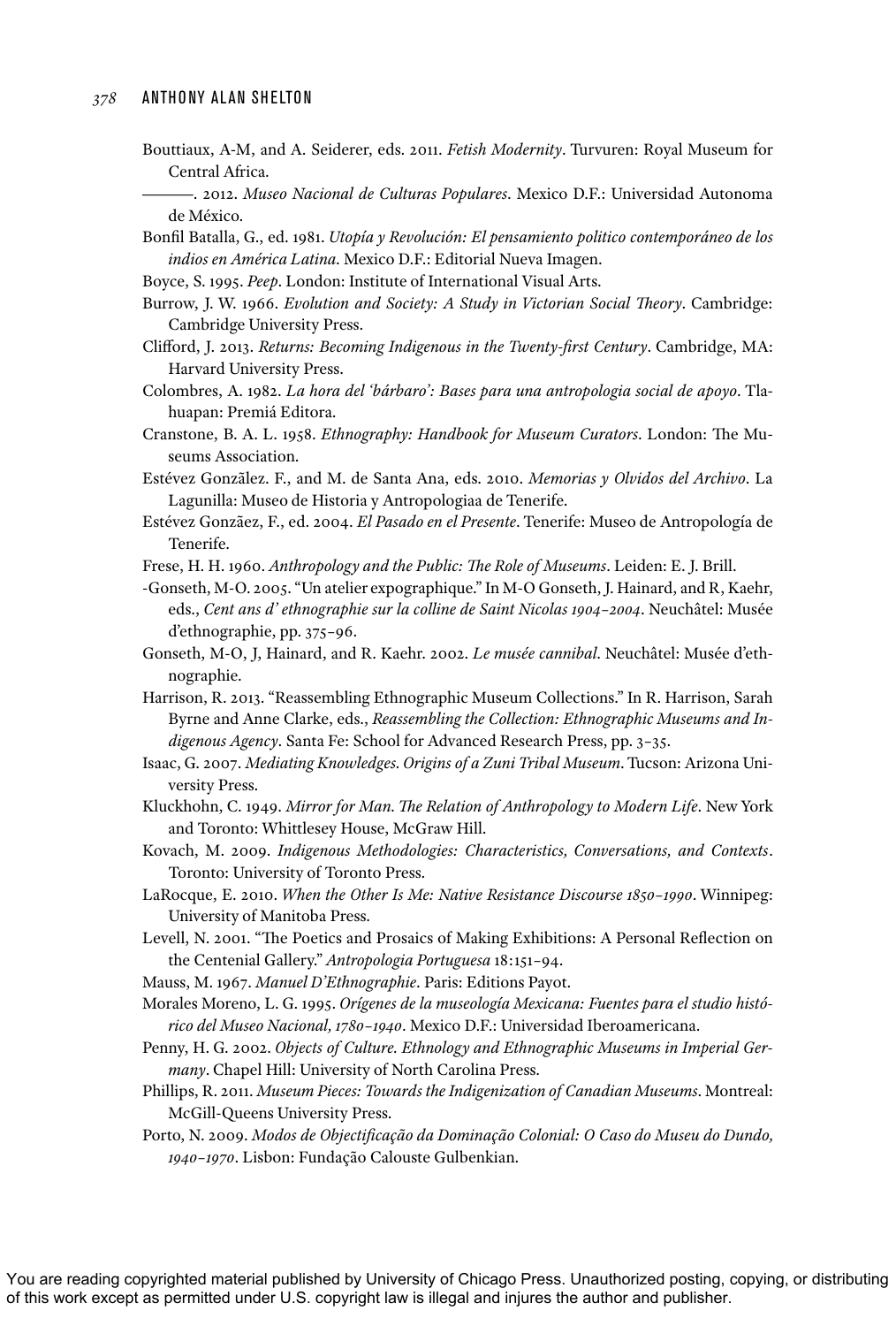- ———. 1999. *Angola a Preto e Branco. Fotografia e Ciência no Museu do Dundo 1940–1970*. Coimbra: Museu Antropólogico da Universidade de Coimbra.
- ———. 2002. *Museums and Modernity: Art Galleries and the Making of Modern Culture*. Oxford: Berg.
- Shelton, A. A. 1992. "The Recontextualisation of Culture in UK Museums." *Anthropology Today* 8 (5): 11–16.

———. 1997. "The Future of Museum Ethnography." *Journal of Museum Ethnography* 9:33– 48.

———. 2013. "Critical Museology. A Manifesto: Museum Worlds." *Advances in Research* 1:7– 23.

-. 2016. "European Ethnography and World Culture Museums." Museumskunde. *Herausgegeben vom Deutschen Museumsbund* 81 (1/16): 20–27.

Shelton, A. A., ed. 1995. *Fetishism: Visualising Power and Desire*. London: Lund Humphries.

Stocking, G., ed. 1985. *Objects and Others: Essays on Museums and Material Culture*. Madison: University of Wisconsin Press.

Sturtevant, W. 1969. "Does Anthropology Need Museums?" *Proceedings of the Biological Society, Washington* 82:619–50.

Tschopik, H., and D, Collier. 1954. "The Role of Museums in American Anthropology." *American Anthropologist* 56 (5, part 1): 768–79.

Wastiau, B. 2000. *ExitCongoMuseum: An Essay on the Social Life of the Masterpieces of the Ter vuren Museum*. Tervuren: Royal Museum for Central Africa.

———. 2016. *Amazonie: Le chamane et la pensée de la forêt*. Paris: Somogy éditions d'art.